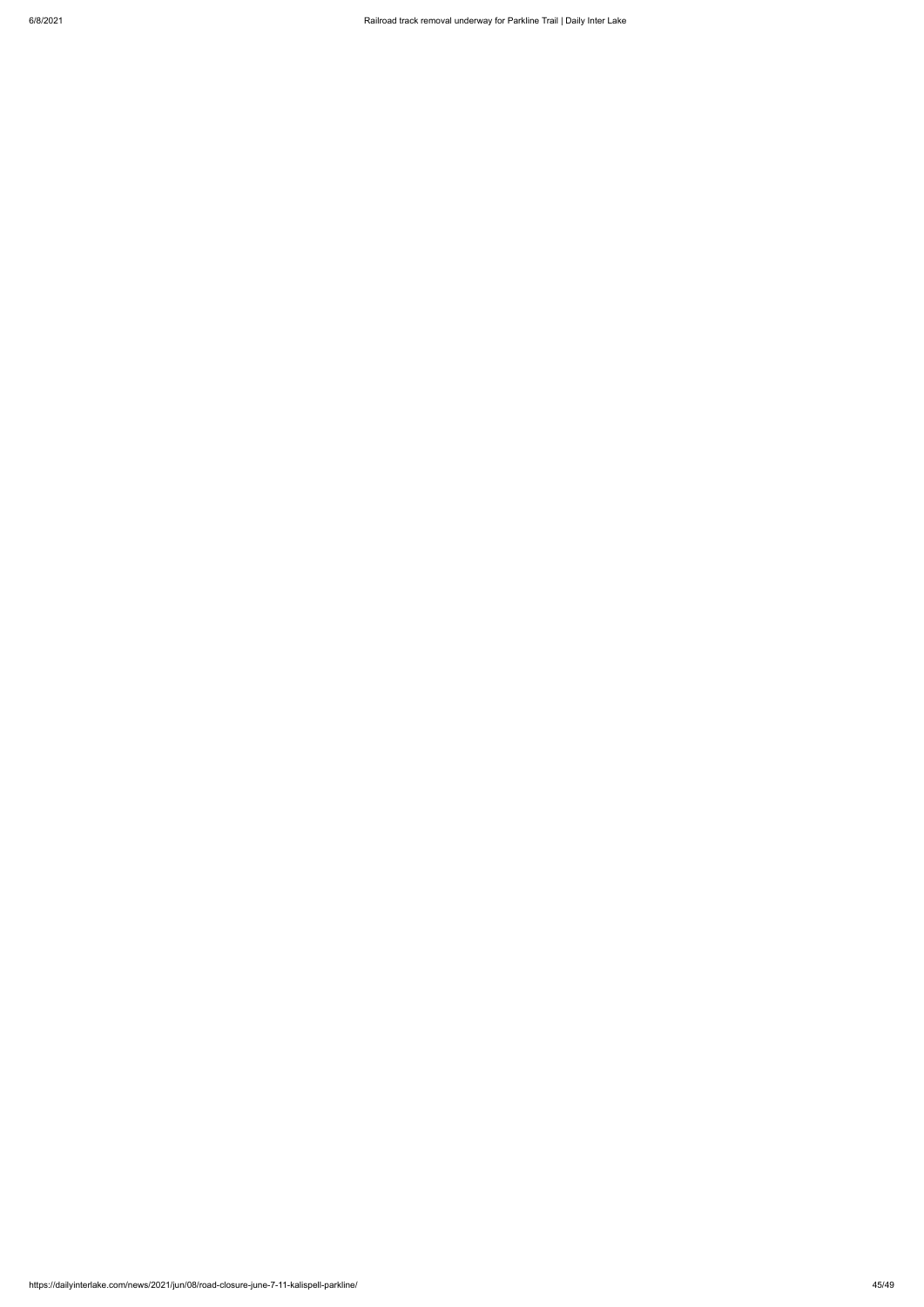!function(){"use strict";function r(t){return(r="function"==typeof Symbol&&"symbol"==typeof Symbol.iterator?function(t){return typeof t}:function(t){return t&&"function"==typeof Symbol&&t.constructor===Symbol&&t!==Symbol.prototype?"symbol":typeof t})(t)}function i(t,e){for(var n=0;n<e.length;n++){var a=e[n];a.enumerable=a.enumerable||!1,a.configurable=!0,"value"in a&& (a.writable=!0),Object.defineProperty(t,a.key,a)}}function u(t,e,n){return e in t?Object.defineProperty(t,e,{value:n,enumerable:!0,configurable:!0,writable:!0}):t[e]=n,t}function \$(e){for(var t=1;t<arguments.length;t++){var n=null!=arguments[t]?arguments[t]:{},a=Object.keys(n);"function"==typeof Object.getOwnPropertySymbols&&(a=a.concat(Object.getOwnPropertySymbols(n).filter(function(t){return Object.getOwnPropertyDescriptor(n,t).enumerable}))),a.forEach(function(t){u(e,t,n[t])})}return e}function h(t,e){return function(t){if(Array.isArray(t))return t}(t)||function(t,e){var n=[],a=!0,r=!1,i=void 0;try{for(var o,c=t[Symbol.iterator]();!(a=(o=c.next()).done)&&(n.push(o.value),!e||n.length!==e);a=!0);}catch(t){r=!0,i=t}finally{try{a||null==c.return||c.return()}finally{if(r)throw i}}return n}(t,e)||function(){throw new TypeError("I attempt to destructure non-iterable instance")}()}function d(t){return function(t){if(Array.isArray(t)}{for(var e=0,n=new Array(t.length);e<t.length;e++)n[e]=t[e];return n}}(t)|[function(t){if(Symbol.iterator in Object(t)| Arguments]"===Object.prototype.toString.call(t))return Array.from(t)}(t)||function(){throw new TypeError("Invalid attempt to spread non-iterable instance")}()}var t=function(){},e={},n={},a=null,o= {mark:t,measure:t};try{"undefined"!=typeof window&&(e=window),"undefined"!=typeof document&&(n=document),"undefined"!=typeof MutationObserver&&(a=MutationObserver),"undefined"!=typeof performance&& (o=performance)}catch(t){}var c=(e.navigator||{}).userAgent,s=void 0===c?"":c,v=e,b=n,l=a,f=o,m=!!v.document,p=!!b.documentElement&&!!b.head&&"function"==typeof b.addEventListener&&"function"==typeof b.createElement,k=~s.indexOf("MSIE")||~s.indexOf("Trident/"),g="\_\_\_FONT\_AWESOME\_\_\_",A=16,y="fa",w="svg-inline--fa",tt="data-fa-i2svg",x="data-fa-pseudo-element",S="data-fa-pseudo-elementpending",C="data-prefix",O="data-icon",M="fontawesome-i2svg",N="async",P=["HTML","HEAD","STYLE","SCRIPT"],E=function(){try{return!0}catch(t){return!1}}(),z= {fas:"solid",far:"regular",fal:"light",fad:"duotone",fab:"brands",fak:"kit",fa:"solid"},L={solid:"fas",regular:"far",light:"fal",duotone:"fad",brands:"fab",kit:"fak"},j="fa-layers-text",R=/Font Awesome ([5 ]\*) (Solid|Regular|Light|Duotone|Brands|Free|Pro|Kit).\*/,F={900:"fas",400:"far",normal:"far",300:"fal"},I=[1,2,3,4,5,6,7,8,9,10],T=I.concat([11,12,13,14,15,16,17,18,19,20]),\_=["class","data-prefix","data-icon","data-fa-

transform","data-fa-mask"],U={GROUP:"group",SWAP\_OPACITY:"swap-opacity",PRIMARY:"primary",SECONDARY:"secondary"},H=["xs","sm","lg","fw","ul","li","border","pull-left","pull-right","spin","pulse","rotate-90","rotate-180","rotate-270","flip-horizontal","flip-vertical","flip-both","stack","stack-1x","stack-2x","inverse","layers","layers-text","layers-

counter",U.GROUP,U.SWAP\_OPACITY,U.PRIMARY,U.SECONDARY].concat(I.map(function(t){return"".concat(t,"x")})).concat(T.map(function(t){return"w-".concat(t)})),Y=v.FontAwesomeConfig|| {};if(b&&"function"==typeof b.querySelector){var D=[["data-family-prefix","familyPrefix"],["data-replacement-class","replacementClass"],["data-auto-replace-svg","autoReplaceSvg"],["data-auto-add-css","autoAddCss"], ["data-auto-a11y","autoA11y"],["data-search-pseudo-elements","searchPseudoElements"],["data-observe-mutations","observeMutations"],["data-mutate-approach","mutateApproach"],["data-keep-originalsource","keepOriginalSource"],["data-measure-performance","measurePerformance"],["data-show-missing-icons","showMissingIcons"]];D.push(["data-auto-fetch-svg","autoFetchSvg"],["data-fetch-svgfrom","fetchSvgFrom"],["data-fetch-uploaded-svg-from","fetchUploadedSvgFrom"]),D.forEach(function(t){var e,n=h(t,2),a=n[0],r=n[1],i=""===(e=function(t){var e=b.querySelector("script["+t+"]");if(e)return e.getAttribute(t)}(a))||"false"!==e&&("true"===e||e);null!=i&&(Y[r]=i)})}var V=

{familyPrefix:y,replacementClass:w,autoReplaceSvg:!0,autoAddCss:!0,autoA11y:!0,searchPseudoElements:!1,observeMutations:!0,mutateApproach:"async",keepOriginalSource:!0,measurePerformance:!1,showMissing (q.observeMutations=!1);var W=/\/js\/.\*\.js.\*/,X='Manually set config.fetchSvgFrom = "URL" or use <script data-fetch-svg-from="URL" ...> to explicitly

configure.';if(q.autoFetchSvg&&!q.fetchSvgFrom&&b&&b.currentScript){var G=b.currentScript.getAttribute("src");-1<G.search(W)&&(E||console.info("Font Awesome SVG Auto-fetching URL has been determined using document.currentScript. This features is not supported in any version of Internet Explorer. ".concat(X)),q.fetchSvgFrom=G.replace(W,"/svgs"))}if(q.fetchSvgFrom){var

K=b.createElement("a");K.href=q.fetchSvgFrom,q.fetchSvgFrom=K.href}!q.autoFetchSvg||q.fetchSvgFrom||E||(console.error("Disabling Font Awesome auto-fetching of SVG icons (it was enabled) because we could not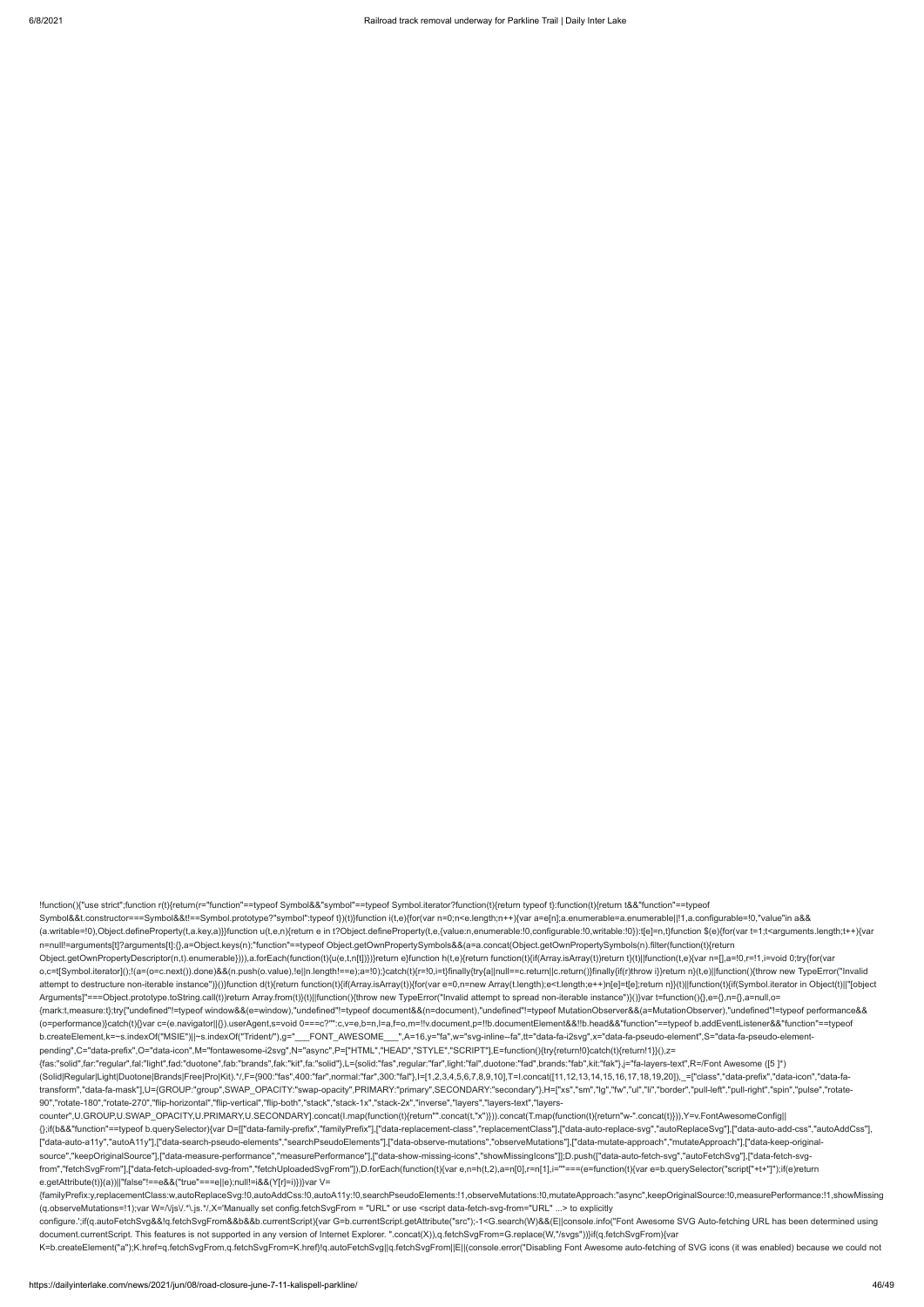guess the correct URL to load them from. ".concat(X)),q.autoFetchSvg=!1);var et=\$({},q);v.FontAwesomeConfig=et;var B=v||{};B[g]||(B[g]={}),B[g].styles||(B[g].styles={}),B[g].hooks||(B[g].hooks={}),B[g].shims|| (B[g].shims=[]);var J=B[g],Q=[],Z=!1;function nt(t){p&&(Z?setTimeout(t,0):Q.push(t))}p&&((Z= (b.documentElement.doScroll?/^loaded|^c/:/^loaded|^i|^c/).test(b.readyState))||b.addEventListener("DOMContentLoaded",function t(){b.removeEventListener("DOMContentLoaded",t),Z=1,Q.map(function(t){return t()})}));var at,rt="pending",it="settled",ot="fulfilled",ct="rejected",st=function(){},lt="undefined"!=typeof global&&void 0!==global.process&&"function"==typeof global.process.emit,ft="undefined"==typeof setImmediate? setTimeout:setImmediate,ut=[];function dt(){for(var t=0;t<ut.length;t++)ut[t][0](ut[t][1]);at=!(ut=[])}function mt(t,e){ut.push([t,e]),at||(at=!0,ft(dt,0))}function ht(t){var e=t.owner,n=e.\_state,a=e.\_data,r=t[n],i=t.then;if("function"==typeof r){n=ot;try{a=r(a)}catch(t){bt(i,t)}}pt(i,a))|(n===ot&&pt(i,a),n===ct&&bt(i,a))}function pt(e,n){var a;try{if(e===n)throw new TypeError("A promises callback cannot return that same promise.");if(n&&("function"==typeof n||"object"===r(n))){var t=n.then;if("function"==typeof t)return t.call(n,function(t){a||(a=!0,n===t?vt(e,t):gt(e,t))},function(t){a|| (a=!0,bt(e,t))}),!0}}catch(t){return a||bt(e,t),!0}return!1}function gt(t,e){t!==e&&pt(t,e)||vt(t,e)}function vt(t,e){t.\_state===rt&&(t.\_state=it,t.\_data=e,mt(wt,t))}function bt(t,e){t.\_state===rt&& (t.\_state=it,t.\_data=e,mt(xt,t))}function yt(t){t.\_then=t.\_then.forEach(ht)}function wt(t){t.\_state=ot,yt(t)}function xt(t){t.\_state=ct,yt(t),lt.\_handled&&It&&global.process.emit("unhandledRejection",t.\_data,t)}function kt {global.process.emit("rejectionHandled",t)}function At(t){if("function"!=typeof t)throw new TypeError("Promise resolver "+t+" is not a function");if(this instanceof At==!1)throw new TypeError("Failed to construct 'Promise': Please use the 'new' operator, this object constructor cannot be called as a function.");this.\_then=[],function(t,e){function n(t){bt(e,t)}try{t(function(t){gt(e,t)},n)}catch(t){n(t)}}(t,this)}At.prototype= {constructor:At,\_state:rt,\_then:null,\_data:void 0,\_handled:!1,then:function(t,e){var n={owner:this,then:new this.constructor(st),fulfilled:t,rejected:e};return!e&&!t||this.\_handled|| (this.\_handled=!0,this.\_state===ct&&lt&&mt(kt,this)),this.\_state===ot||this.\_state===ct?mt(ht,n):this.\_then.push(n),n.then},catch:function(t){return this.then(null,t)}},At.all=function(c){if(!Array.isArray(c))throw new TypeError("You must pass an array to Promise.all().");return new At(function(n,t){var a=[],r=0;function e(e){return r++,function(t){a[e]=t,--r||n(a)}}for(var i,o=0;o<c.length;o++)(i=c[o])&&"function"==typeof i.then? i.then(e(o),t):a[o]=i;r||n(a)})},At.race=function(r){if(!Array.isArray(r))throw new TypeError("You must pass an array to Promise.race().");return new At(function(t,e){for(var n,a=0;a<r.length;a++)(n=r[a])&&"function"==type n.then?n.then(t,e):t(n)})},At.resolve=function(e){return e&&"object"===r(e)&&e.constructor===At?e:new At(function(t){t(e)})},At.reject=function(n){return new At(function(t,e){e(n)})};var St="function"==typeof Promise? Promise:At,Ct=A,Ot={size:16,x:0,y:0,rotate:0,flipX:!1,flipY:!1};function Mt(t){if(t&&p){var e=b.createElement("style");e.setAttribute("type","text/css"),e.innerHTML=t;for(var n=b.head.childNodes,a=null,r=n.length-1;-1<r;r- -){var i=n[r],o=(i.tagName||"").toUpperCase();-1<["STYLE","LINK"].indexOf(o)&&(a=i)}return b.head.insertBefore(e,a),t}}var Nt="0123456789abcdefghijklmnopqrstuvwxyzABCDEFGHIJKLMNOPQRSTUVWXYZ";function Pt(){for(var t=12,e="";0<t--;)e+=Nt[62\*Math.random()|0];return e}function Et(t){for(var e=[],n=(t||[]).length>>>0;n- -;)e[n]=t[n];return e}function zt(t){return t.classList?Et(t.classList):(t.getAttribute("class")||"").split(" ").filter(function(t){return t)}}function Lt(t,e){var n,a=e.split("-"),r=a[0],i=a.slice(1).join("-");return r!== (n=i,~H.indexOf(n))?null:i}function jt(t){return"".concat(t).replace(/&/g,"&").replace(/"/g,""").replace(/'/g,"'").replace(/</g,"&lt;").replace(/>/g,"&dt;"}}function Rt(n){return Object.keys(n|| {}).reduce(function(t,e){return t+"".concat(e,": ").concat(n[e],";")},"")}function Ft(t){return t.size!==Ot.size||t.x!==Ot.x||t.y!==Ot.y||t.rotate!==Ot.rotate||t.flipX||t.flipY}function It(t){var e=t.transform,n=t.containerWidth,a=t.iconWidth,r={transform:"translate(".concat(n/2," 256)")},i="translate(".concat(32\*e.x,", ").concat(32\*e.y,") "),o="scale(".concat(e.size/16\*(e.flipX?-1:1),", ").concat(e.size/16\*(e.flipY? -1:1),") "),c="rotate(".concat(e.rotate," 0 0)");return{outer:r,inner:{transform:"".concat(i," ").concat(o," ").concat(c)},path:{transform:"transform:"translate(".concat(a/2\*-1,"-256)")}}}var Tt={x:0,y:0,width:"100%",heigh \_t(t){var e=!(1<arguments.length&&void 0!==arguments[1])||arguments[1];return t.attributes&&(t.attributes.fill||e)&&(t.attributes.fill="black"),t}function Ut(t){var e=t.icons,n=e.main,a=e.mask,r=t.prefix,i=t.iconName,o=t.transform,c=t.symbol,s=t.title,l=t.maskId,f=t.titleId,u=t.extra,d=t.watchable,m=void 0!==d&&d,h=a.found?a:n,p=h.width,g=h.height,v="fak"===r,b=v?"":"fa-w- ".concat(Math.ceil(p/g\*16)),y=[et.replacementClass,i?"".concat(et.familyPrefix,"-").concat(i):"",b].filter(function(t){return-1===u.classes.indexOf(t)}).filter(function(t){return"!==t|!!!!}).concat(u.classes).join(""),w={c [],attributes:\$({},u.attributes,{"data-prefix":r,"data-icon":i,class:y,role:u.attributes.role||"img",xmlns:"http://www.w3.org/2000/svg",viewBox:"0 0 ".concat(p," ").concat(g)})},x=v&&!~u.classes.indexOf("fa-fw")? {width:"".concat(p/g\*16\*.0625,"em")}:{};m&&(w.attributes[tt]=""),s&&w.children.push({tag:"title",attributes:{id:w.attributes["aria-labelledby"]||"title-".concat(f||Pt())},children:[s]});var k,A,S,C,O,M,N,P,E,z,L,j,R,F,I,T,\_,U,H,Y,D,V,q,W,X,G,K,B=\$({},w,{prefix:r,iconName:i,main:n,mask:a,maskId:l,transform:o,symbol:c,styles:\$({},x,u.styles)}),J=a.found&&n.found?(S= (k=B).children,C=k.attributes,O=k.main,M=k.mask,N=k.maskId,P=k.transform,E=O.width,z=O.icon,L=M.width,j=M.icon,R=It({transform:P,containerWidth:L,iconWidth:E}),F={tag:"rect",attributes:\$({},Tt, {fill:"white"})},l=z.children?{children:z.children.map(\_t)}:{},T={tag:"g",attributes:\$({},R.inner),children:[\_t(\$({tag:z.tag,attributes:\$({},2.attributes,R.path)},l))]},\_={tag:"g",attributes:\$({},R.outer),children:[T]},U=" ".concat(N||Pt()),H="clip-".concat(N||Pt()),Y={tag:"mask",attributes:\$({},Tt,{id:U,maskUnits:"userSpaceOnUse",maskContentUnits:"userSpaceOnUse"}),children:[F,\_]},D={tag:"defs",children:[{tag:"clipPath",attributes:\$({},Tt,{ {id:H},children:(A=j,"g"===A.tag?A.children:[A])},Y]},S.push(D,{tag:"rect",attributes:\$({fill:"currentColor","clip-path":"url(#".concat(H,")"),mask:"url(#".concat(U,")")},Tt)}),{children:S,attributes:C}):function(t){var e=t.children,n=t.attributes,a=t.main,r=t.transform,i=Rt(t.styles);if(0<i.length&&(n.style=i),Ft(r)){var o=It({transform:r,containerWidth:a.width,iconWidth:a.width});e.push({tag:"g",attributes:\$({},o.outer),children: [{tag:"g",attributes:\$({},o.inner),children:[{tag:a.icon.tag,children:a.icon.children,attributes:\$({},a.icon.attributes,o.path)}]}]})}else e.push(a.icon);return{children:e,attributes:n}}(B),Q=J.children,Z=J.attributes;return B.children=Q,B.attributes=Z,c?(q=(V=B).prefix,W=V.iconName,X=V.children,G=V.attributes,K=V.symbol,[{tag:"svg",attributes:{style:"display: none;"},children:[{tag:"symbol",attributes:\$({},G,{id:!0===K?"".concat(q,"- ").concat(et.familyPrefix,"-").concat(W):K}),children:X}]}]):function(t){var e=t.children,n=t.main,a=t.mask,r=t.attributes,i=t.styles,o=t.transform;if(Ft(o)&&n.found&&!a.found){var c=n.width/n.height/2,s=.5;r.style=Rt(\${{} {"transform-origin":"".concat(c+o.x/16,"em ").concat(s+o.y/16,"em")}))}return[{tag:"svg",attributes:r,children:e}]}(B)}function Ht(t){var e=t.content,n=t.width,a=t.height,r=t.transform,i=t.title,o=t.extra,c=t.watchable,s=v 0!==c&&c,l=\$({},o.attributes,i?{title:i}:{},{class:o.classes.join(" ")});s&&(l[tt]="");var f,u,d,m,h,p,g,v,b,y=\$({},o.styles);Ft(r)&&(y.transform=(u=(f={transform:r,startCentered:!0,width:n,height:a}).transform,d=f.width,m 0===d?A:d,h=f.height,p=void 0===h?A:h,g=f.startCentered,b="",b+=(v=void 0!==g&&g)&&k?"translate(".concat(u.x/Ct-m/2,"em, ").concat(u.y/Ct-p/2,"em) "):v?"translate(calc(-50% + ".concat(u.x/Ct,"em), calc(-50% + ").concat(u.y/Ct,"em)) "):"translate(".concat(u.x/Ct,"em, ").concat(u.y/Ct,"em) "),b+="scale(".concat(u.size/Ct\*(u.flipX?-1:1),", ").concat(u.size/Ct\*(u.flipY?-1:1),") "),b+="rotate(".concat(u.rotate,"deg) ")),y["-webkittransform"]=y.transform);var w=Rt(y);0<w.length&&(l.style=w);var x=[];return x.push({tag:"span",attributes:l,children:[e]}),i&&x.push({tag:"span",attributes:{class:"sr-only"},children:[i]}),x}var Yt=function() {},Dt=et.measurePerformance&&f&&f.mark&&f.measure?f:{mark:Yt,measure:Yt},Vt='FA "5.15.3"',qt=function(t){Dt.mark("".concat(Vt," ").concat(t," ends")),Dt.measure("".concat(Vt," ").concat(t),"".concat(Vt," ").concat(t," begins"),"".concat(Vt," ").concat(t," ends"))},Wt={begin:function(t){return Dt.mark("".concat(Vt," ").concat(t," begins")),function(){return qt(t)}},end:qt},Xt=function(t,e,n,a){var r,i,o,c,s,l=Object.keys(t),f=l.length,u= 0!==a?(c=e,s=a,function(t,e,n,a){return c.call(s,t,e,n,a)}):e;for(o=void 0===n?(r=1,t[l[0]]):(r=0,n);r<f;r++)o=u(o,t[i=l[r]],i,t);return o};function Gt(t){for(var e="",n=0;n<t.length;n++){e+= ("000"+t.charCodeAt(n).toString(16)).slice(-4)}return e}function Kt(t){if(1!==t.length)return!1;var e,n,a,r,i,o=(n=0,r=(e=t).length,55296<=(i=e.charCodeAt(n))&&i<=56319&&n+1<r&&56320<= (a=e.charCodeAt(n+1))&&a<=57343?1024\*(i-55296)+a-56320+65536:i);return 57344<=o&&o<=63743}function Bt(t,a){var e=(2<arguments.length&&void 0!==arguments[2]?arguments[2]:{}).skipHooks,n=void 0!==e&&e,r=Object.keys(a).reduce(function(t,e){var n=a[e];return!!n.icon?t[n.iconName]=n.icon:t[e]=n,t},{});"function"!=typeof J.hooks.addPack||n?J.styles[t]=\$({},J.styles[t]||  $\{1, r\}$ ).hooks.addPack(t,r),"fas"===t&&Bt("fa",a)}var Jt=/viewBox="0 0 ([0-9]+)"(,Qt=/path d="([^"]+)"/,Zt=/path d="([^"]+)".\*path d="([^"]+)"/;var \$t=J.styles,te=J.shims,ee={},ne={},ae={};function re(t,e,n){var (f(e,n) a,r,i,o,c,s,l=(i=r=null,o=(a=n).match(Jt),c=a.match(Qt),(s=a.match(Zt))?i=[s[1],s[2]]:c&&(i=c[1]),o&&i&&(r=[parseInt(o[1],10),parseInt(o[2],10),[],null,i]),r);l&&!Kt(e)&&(Bt(t,u({},e,l),{skipHooks:!0}),se()),ie[t] [e].map(function(t){t(l)}),delete ie[t][e]}var ie={};function oe(t,e){return Kt(t)?"unicode/".concat(Gt(t)).concat(void 0===e?"":"-".concat(e),".svg"):"".concat(t).concat(toid 0===e?"":"-".concat(oid 0===e?"":"-".concat(e) {var t=2<arguments.length&&void 0!==arguments[2]?arguments[2]:{},o="fak"===r,e=t.url,c=void 0===e?et.fetchSvgFrom:e,n=t.uploadedSvgUrl,s=void 0===n?et.fetchUploadedSvgFrom:n,l=t.token,f=t.version;return ie[r]&&ie[r][i]]|(ie[r]=\$({},ie[r]||{},u({},i,[]))),new St(function(e,t){if(!c)return t(new Error("No URL available to fetch SVGs from. Specify in params or by setting config.fetchSvgFrom"));if(o&&!s)return t(new Error("No available to fetch kit SVGs from. Specify in params or by setting config.fetchKitSvgFrom"));var n=o?"".concat(s,"/").concat(l,"/icons/").concat(oe(i,f)):"".concat(c,"/").concat(z[r],"/").concat(oe(i));if(l&&(n="".concat(n, token=").concat(l)),J.styles[r]&&J.styles[r][i])return e(J.styles[r][i]);if(ie[r][i].push(function(t){e(t)}),1===ie[r][i].length)if("function"==typeof fetch)fetch(n,{mode:"cors"}).then(function(t){return t.text()}).then(fu {re(r,i,t)}).catch(function(){re(r,i,"")});else if("function"==typeof XMLHttpRequest){var a=new XMLHttpRequest;a.addEventListener("loadend",function(){this.responseText? re(r,i,this.responseText):re(r,i,"")}),a.open("GET",n),a.send()}else re(r,i,"")})},se=function(){var t=function(a){return Xt(\$t,function(t,e,n){return t[n]=Xt(e,a,{}),t},{})};ee=t(function(t,e,n){return e[3]&& (t[e[3]]=n),t}),ne=t(function(e,t,n){var a=t[2];return e[n]=n,a.forEach(function(t){e[t]=n}),e});var i="far"in \$t;ae=Xt(te,function(t,e){var n=e[0],a=e[1],r=e[2];return"far"!==a||i||(a="fas"),t[n]={prefix:a,iconName:r},t}, le(t,e){return(ee[t]||{})[e]}se();var fe=J.styles,ue=function(){return{prefix:null,iconName:null,rest:[]}};function de(t){return t.reduce(function(t,e){var n=Lt(et.familyPrefix,e);if(fe[e])t.prefix=e;else if(et.autoFetchSvg&&-1<Object.keys(z).indexOf(e))t.prefix=e;else if(n){var a="fa"===t.prefix?ae[n]||{prefix:null,iconName:null}:{};t.iconName=a.iconName||n,t.prefix=a.prefix||t.prefix}else e!==et.replacementClass&&0!==e.indexOf("fa-w-")&&t.rest.push(e);return t},ue())}function me(t,e,n){if(t&&t[e]&&t[e][n])return{prefix:e,iconName:n,icon:t[e][n]}}function he(t){var n,e=t.tag,a=t.attributes,r=void 0===a? {}:a,i=t.children,o=void 0===i?[]:i;return"string"==typeof t?jt(t):"<".concat(e," ").concat((n=r,Object.keys(n||{}).reduce(function(t,e){return t+"".concat(e,'=").concat(jt(n[e]),"')},"").trim()),">").concat(o.map(he).join </").concat(e,">")}var pe=function(){};function ge(t){return"string"==typeof(t.getAttribute?t.getAttribute(tt):null)}var ve={replace:function(t){var e=t[0],n=t[1].map(function(t){return he(t)}).join("\n");if(e.parentNode&&e.outerHTML)e.outerHTML=n+(et.keepOriginalSource&&"svg"!==e.tagName.toLowerCase()?"\x3c!-- ".concat(e.outerHTML," Font Awesome fontawesome.com --\x3e"):"");else if(e.parentNode){var a=document.createElement("span");e.parentNode.replaceChild(a,e),a.outerHTML=n}},nest:function(t){var e=t[0],n=t[1];if(~zt(e).indexOf(et.replacementClass))return ve.replace(t);var a=new RegExp("".concat(et.familyPrefix,"-.\*"));delete n[0].attributes.style,delete n[0].attributes.id;var r=n[0].attributes.class.split(" ").reduce(function(t,e){return e===et.replacementClass||e.match(a)? t.toSvg.push(e):t.toNode.push(e),t},{toNode:[],toSvg:[]});n[0].attributes.class=r.toSvg.join(" ");var i=n.map(function(t){return he(t)}).join("\n");e.setAttribute("class",r.toNode.join(" ")),e.setAttribute(tt,""),e.innerHTML=i}};function be(t){t()}function ye(n,t){var a="function"==typeof t?t:pe;if(0===n.length)a();else{var e=be;et.mutateApproach===N&&(e=v.requestAnimationFrame||be),e(function(){var t=!0===et.autoReplaceSvg?ve.replace:ve[et.autoReplaceSvg]||ve.replace,e=Wt.begin("mutate");n.map(t),e(),a()})}}var we=!1;function xe(){we=!1}var ke=null;function Ae(t){if(l&&et.observeMutations){var r=t.treeCallback,i=t.nodeCallback,o=t.pseudoElementsCallback,e=t.observeMutationsRoot,n=void 0===e?b:e;ke=new l(function(t){we||Et(t).forEach(function(t)

{if("childList"===t.type&&0<t.addedNodes.length&&!ge(t.addedNodes[0])&&

(et.searchPseudoElements&&o(t.target),r(t.target)),"attributes"===t.type&&t.target.parentNode&&et.searchPseudoElements&&o(t.target.parentNode),"attributes"===t.type&&ge(t.target)&&~\_.indexOf(t.attributeName))if( {var e=de(zt(t.target)),n=e.prefix,a=e.iconName;n&&t.target.setAttribute("data-prefix",n),a&&t.target.setAttribute("data-icon",a)}else i(t.target)})}),p&&ke.observe(n, {childList:!0,attributes:!0,characterData:!0,subtree:!0})}}function Se(t){var e,n,a=t.getAttribute("data-prefix"),r=t.getAttribute("data-icon"),i=void 0!==t.innerText?t.innerText.trim():"",o=de(zt(t));return a&&r&& (o.prefix=a,o.iconName=r),o.prefix&&1<i.length?o.iconName=(e=o.prefix,n=t.innerText,(ne[e]||{})[n]):o.prefix&&1===i.length&&(o.iconName=le(o.prefix,Gt(t.innerText))),o}var Ce=function(t){var e= {size:16,x:0,y:0,flipX:!1,flipY:!1,rotate:0};return t?t.toLowerCase().split(" ").reduce(function(t,e){var n=e.toLowerCase().split("-"),a=n[0],r=n.slice(1).join("-");if(a&&"h"===r)return t.flipX=!0,t;if(a&&"v"===r)return t.flipY=!0,t;if(r=parseFloat(r),isNaN(r))return t;switch(a){case"grow":t.size=t.size+r;break;case"shrink":t.size=t.size-r;break;case"left":t.x=t.x-r;break;case"right":t.x=t.x+r;break;case"up":t.y=t.yr;break;case"down":t.y=t.y+r;break;case"rotate":t.rotate=t.rotate+r}return t},e):e};function Oe(t){var e,n,a,r,i,o,c,s,l=Se(t),f=l.iconName,u=l.prefix,d=l.rest,m=(e=t.getAttribute("style"),n=[],e&& (n=e.split(";").reduce(function(t,e){var n=e.split(":"),a=n[0],r=n.slice(1);return a&&0<r.length&&(t[a]=r.join(":").trim()),t},{})),n),h=Ce(t.getAttribute("data-fa-transform")),p=null!==(a=t.getAttribute("data-fa-symbol"))&& (""===a||a),g=(i=Et((r=t).attributes).reduce(function(t,e){return"class"!==t.name&&"style"!==t.name&&(t[e.name]=e.value),t},{}),o=r.getAttribute("title"),c=r.getAttribute("data-fa-title-id"),et.autoA11y&&(o?i["arialabelledby"]="".concat(et.replacementClass,"-title-").concat(c||Pt()):(i["aria-hidden"]="true",i.focusable="false")),i),v=(s=t.getAttribute("data-fa-mask"))?de(s.split(" ").map(function(t){return t.trim()})):ue();return{iconName:f,title:t.getAttribute("title"),titleId:t.getAttribute("data-fa-title-id"),prefix:u,transform:h,symbol:p,mask:v,maskId:t.getAttribute("data-fa-mask-id"),extra: {classes:d,styles:m,attributes:g}}}function Me(t){this.name="MissingIcon",this.message=t||"Icon unavailable",this.stack=(new Error).stack}(Me.prototype=Object.create(Error.prototype)).constructor=Me;var Ne= {fill:"currentColor"},Pe={attributeType:"XML",repeatCount:"indefinite",dur:"2s"},Ee={tag:"path",attributes:\$({},Ne,{d:"M156.5,447.7l-12.6,29.5c-18.7-9.5-35.9-21.2-51.5-34.9l22.7- 22.7C127.6,430.5,141.5,440,156.5,447.7z M40.6,272H8.5 c1.4,21.2,5.4,41.7,11.7,61.1L50,321.2C45.1,305.5,41.8,289,40.6,272z M40.6,240c1.4-18.8,5.2-37,11.1-54.1l-29.5-12.6 C14.7,194.3,10,216.7,8.5,240H40.6z M64.3,156.5c7.8-14.9,17.2-28.8,28.1-41.5L69.7,92.3c-13.7,15.6-25.5,32.8-34.9,51.5 L64.3,156.5z M397,419.6c-13.9,12-29.4,22.3-46.1,30.4l11.9,29.8c20.7-9.9,39.8-22.6,56.9-37.6L397,419.6z M115,92.4 c13.9- 12,29.4-22.3,46.1-30.4l-11.9-29.8c-20.7,9.9-39.8,22.6-56.8,37.6L115,92.4z M447.7,355.5c-7.8,14.9-17.2,28.8-28.1,41.5 l22.7,22.7c13.7-15.6,25.5-32.9,34.9-51.5L447.7,355.5z M471.4,272c-1.4,18.8-5.2,37- 11.1,54.1l29.5,12.6 c7.5-21.1,12.2-43.5,13.6-66.8H471.4z M321.2,462c-15.7,5-32.2,8.2-49.2,9.4v32.1c21.2-1.4,41.7-5.4,61.1-11.7L321.2,462z M240,471.4c-18.8-1.4-37-5.2-54.1-11.1l-12.6,29.5c21.1,7.5,43.5,12.2,66.8,13.6V471.4z M462,190.8c5,15.7,8.2,32.2,9.4,49.2h32.1 c-1.4-21.2-5.4-41.7-11.7-61.1L462,190.8z M92.4,397c-12-13.9-22.3-29.4-30.4-46.1l-29.8,11.9c9.9,20.7,22.6,39.8,37.6,56.9 L92.4,397z M272,40.6c18.8,1.4,36.9,5.2,54.1,11.1l12.6-29.5C317.7,14.7,295.3,10,272,8.5V40.6z M190.8,50 c15.7-5,32.2-8.2,49.2-9.4V8.5c-21.2,1.4-41.7,5.4-61.1,11.7L190.8,50z M442.3,92.3L419.6,115c12,13.9,22.3,29.4,30.5,46.1 l29.8-11.9C470,128.5,457.3,109.4,442.3,92.3z M397,92.4l22.7-22.7c-15.6-13.7-32.8-25.5-51.5-34.9l-12.6,29.5 C370.4,72.1,384.4,81.5,397,92.4z"})},ze=\$({},Pe, {attributeName:"opacity"}),Le={tag:"g",children:[Ee,{tag:"circle",attributes:\$({},Ne,{cx:"256",cy:"364",r:"28"}),children:[{tag:"animate",attributes:\$({},Pe,{attributeName:"r",values:"28;14;28;28;14;28;"})},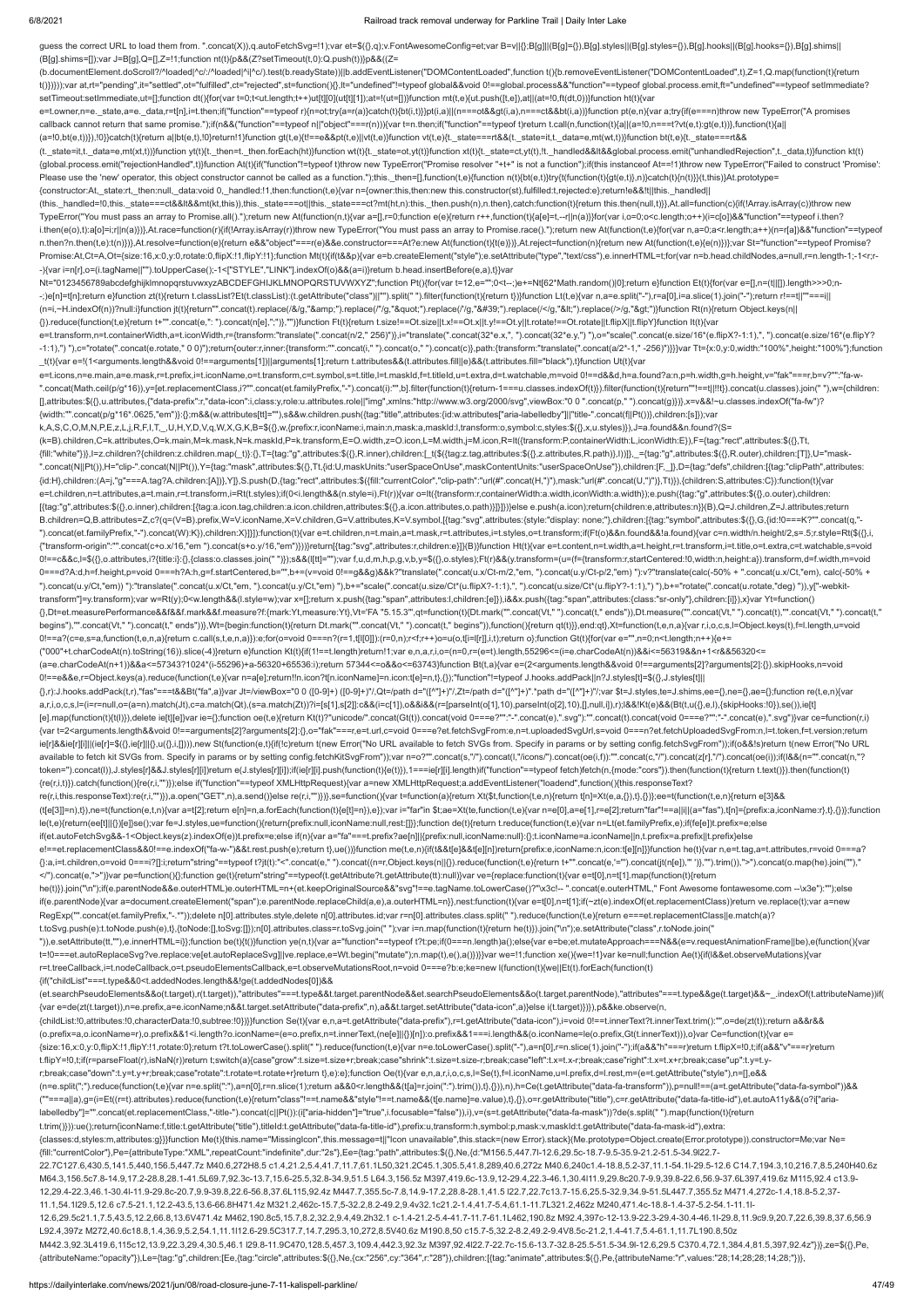### 6/8/2021 Railroad track removal underway for Parkline Trail | Daily Inter Lake

{transform:function(t){return Ce(t)}},findIconDefinition:Ke,icon:\$e,text:function(t){var e=1<arguments.length&&void 0!==arguments[1]?arguments[1]:{},n=e.transform,a=void 0===n?Ot:n,r=e.title,i=void 0===r? null:r,o=e.classes,c=void 0===o?[]:o,s=e.attributes,l=void 0===s?{}:s,f=e.styles,u=void 0===f?{}:f;return Ge({type:"text",content:t},function(){return Xe(),Ht({content:t,transform:\$({},Ot,a),title:i,extra: {attributes:l,styles:u,classes:["".concat(et.familyPrefix,"-layers-text")].concat(d(c))}})})},counter:function(t){var e=1<arguments.length&&void 0!==arguments[1]?arguments[1]:{},n=e.title,a=void 0===n? null:n,r=e.classes,i=void 0===r?[]:r,o=e.attributes,c=void 0===o?{}:o,s=e.styles,l=void 0===s?{}:s;return Ge({type:"counter",content:t},function(){return Xe(),function(t){var e=t.content,n=t.title,a=t.extra,r=\$({},a.attributes,n?{title:n}:{},{class:a.classes.join(" "}),i=Rt(a.styles);0<i.length&&(r.style=i);var o=[];return o.push({tag:"span",attributes:r,children:[e]}),n&&o.push({tag:"span",att {class:"sr-only"},children:[n]}),o}({content:t.toString(),title:a,extra:{attributes:c,styles:l,classes:["".concat(et.familyPrefix,"-layers-counter")].concat(d(i))}})})},layer:function(t){var e=(1<arguments.length&&void 0!==arguments[1]?arguments[1]:{}).classes,n=void 0===e?[]:e;return Ge({type:"layer"},function(){Xe();var e=[];return t(function(t){Array.isArray(t)?t.map(function(t){e=e.concat(t.abstract)}):e=e.concat(t.abstract)}),e=e.co [{tag:"span",attributes:{class:["".concat(et.familyPrefix,"-layers")].concat(d(n)).join(" ")},children:e}]})},toHtml:he},en=function(){var t=(0<arguments.length&&void 0!==arguments[0]?arguments[0]: {}).autoReplaceSvgRoot,e=void 0===t?b:t;(0<Object.keys(J.styles).length||et.autoFetchSvg)&&p&&et.autoReplaceSvg&&tn.dom.i2svg({node:e})};!function(t){try{t()}catch(t){if(!E)throw t}}(function(){m&& (v.FontAwesome||(v.FontAwesome=tn),nt(function(){en(),Ae({treeCallback:\_e,nodeCallback:Ue,pseudoElementsCallback:Ve})})),J.hooks=\$({},J.hooks,{addPack:function(t,e){J.styles[t]=\$({},J.styles[t]|| {},e),se(),en()},addShims:function(t){var e;(e=J.shims).push.apply(e,d(t)),se(),en()}})})}(); var l,a;l=this,a=function(){"use strict";var l={},a={};try{"undefined"!=typeof window&&(l=window),"undefined"!=typeof document&&(a=document)}catch(l){}var e=(l.navigator||{}).userAgent,r=void 0===e?"":e,n=l,o=a,u= (n.document,!!o.documentElement&&!!o.head&&"function"==typeof o.addEventListener&&o.createElement,~r.indexOf("MSIE")||r.indexOf("Trident/"),"\_\_\_FONT\_AWESOME\_\_\_"),t=function() {try{return"production"===process.env.NODE\_ENV}catch(l){return!1}}();var f=n||{};f[u]||(f[u]={}),f[u].styles||(f[u].shyles={}),f[u].hooks||(f[u].hooks={}),f[u].shims||(f[u].shims=[]);var i=f[u],s=[["glass",null,"glass-mart ["meetup","fab",null],["star-o","far","star"],["remove",null,"times"],["close",null,"times"],["gear",null,"toog"],["trash-o","far","trash-alt"],["file-o","far","falr","far","clock-o","far","clock"],["arrow-circle-o-down"," down"],["arrow-circle-o-up","far","arrow-alt-circle-up"],["play-circle-o","far","play-circle"],["repeat",null,"redo"],["rotate-right",null,"redo"],["refresh",null,"sync"],["list-alt","far","far","farl","farl","wideocamera",null,"video"],["picture-o","far","image"],["photo","far","image"],["image","far","image"],["pencil",null,"pencil",null,"map-marker",null,"map-marker-alt"],["pencil-square-o","far","edit"],["share-square-o","far","s square"],["check-square-o","far","check-square"],["arrows",null,"arrows-alt"],["times-circle-o","far","times-circle"],["check-circle-o","far","check-circle-o","far","check-circle-o","far","check-circle-o","far","check-circ ["compress",null,"compress-alt"],["eye","far",null],["eye-slash","far",null],["warning",null,"exclamation-triangle"],["calendar",null,"calendar-alt"],["arrows-v",null,"arrows-alt-v"],["arrows-h",null,"arrows-alt-h"],["barchart","far","chart-bar"],["bar-chart-o","far","chart-bar"],["twitter-square","fab",null],["facebook-square","fab",null],["gears",null,]"gears",null,"cogs"],["thumbs-o-up","far","thumbs-o-down","far","thumbs-o-down","far", o","far","heart"],["sign-out",null,"sign-out-alt"],["linkedin-square","fab","linkedin"],["thumb-tack",null,"thumbtack"],["external-link",null,"external-link-alt"],["sign-in",null,"sign-in-alt"],["github-square","fab",null] o","far","lemon"],["square-o","far","square"],["bookmark-o","far","bookmark"],["twitter","fab",null],["facebook","fab","fabbokhef"],["facebook-f","fab","fab","fab","fab","fab","fab","fab",null],["fecedit-card","far",null],

{tag:"animate",attributes:\$({},ze,{values:"1;0;1;1;0;1;"})}]},{tag:"path",attributes:\$({},Ne,{opacity:"1",d:"M263.7,312h-16c-6.6,0-12-5.4-12-12c0-71,77.4-63.9,77.4-107.8c0-20-17.8-40.2-57.4-40.2c-29.1,0-44.3,9.6- 59.2,28.7 c-3.9,5-11.1,6-16.2,2.4l-13.1-9.2c-5.6-3.9-6.9-11.8-2.6-17.2c21.2-27.2,46.4-44.7,91.2-44.7c52.3,0,97.4,29.8,97.4,80.2 c0,67.6-77.4,63.5-77.4,107.8C275.7,306.6,270.3,312,263.7,312z"}),children: [{tag:"animate",attributes:\$({},ze,{values:"1;0;0;0;0;1;"})}]},{tag:"path",attributes:\$({},Ne,{opacity:"0",d:"M232.5,134.5l7,168c0.3,6.4,5.6,11.5,12,11.5h9c6.4,0,11.7-5.1,12-11.5l7-168c0.3-6.8-5.2-12.5-12-12.5h-23 C237.7,122,232.2,127.7,232.5,134.5z"}),children:[{tag:"animate",attributes:\$({},ze,{values:"0;0;1;1;0;0;"})}]}]},je=J.styles;function Re(t){var e=t[0],n=t[1],a=h(t.slice(4),1) [0];return{found:!0,width:e,height:n,icon:Array.isArray(a)?{tag:"g",attributes:{class:"".concat(et.familyPrefix,"-").concat(U.GROUP)},children:[{tag:"path",attributes:{class:"".concat(et.familyPrefix,"- ").concat(U.SECONDARY),fill:"currentColor",d:a[0]}},{tag:"path",attributes:{class:"".concat(et.familyPrefix,"-").concat(U.PRIMARY),fill:"currentColor",d:a[1]}}]}:{tag:"path",attributes:{fill:"currentColor",d:a}}}}function Fe(o,c){return new St(function(n,t){var a={found:!1,width:512,height:512,icon:Le};if(o&&c&&je[c]&&je[c][o]){var e=je[c][o];return n(Re(e))}var r={},i=function(){var t=0<arguments.length&&void 0!==arguments[0]? arguments[0]:{},e=1<arguments.length?arguments[1]:void 0;if(e&&Kt(e)){if(t&&t.iconUploads){var n=t.iconUploads,a=Object.keys(n).find(function(t){return n[t]&&n[t].u&&n[t].u===Gt(e)});if(a)return n[a].v}}else if(t&&t.iconUploads&&t.iconUploads[e]&&t.iconUploads[e].v)return t.iconUploads[e].v}(v.FontAwesomeKitConfig,o);if(v.FontAwesomeKitConfig&&v.FontAwesomeKitConfig.token&& (r.token=v.FontAwesomeKitConfig.token),"fak"===c&&(r.version=i),o&&c&&et.autoFetchSvg)return ce(c,o,\$({},r)).then(function(t){var e={};t&&(e=Re(t)),n(\$({},a,e))}).catch(t);o&&c&&!et.showMissingIcons?t(new Me("Icon is missing for prefix ".concat(c," with icon name ").concat(o))):n(a)})}var le=J.styles;function Te(t){var i,e,o,c,s,l,f,u,n,d,m,a=Oe(t);return~a.extra.classes.indexOf(j)?function(t,e){var n=e.title,a=e.transform,r=e.extra,i=null,o=null;if(k){var c=parseInt(getComputedStyle(t).fontSize,10),s=t.getBoundingClientRect();i=s.width/c,o=s.height/c}return et.autoA11y&&!n&&(r.attributes["ariahidden"]="true"),St.resolve([t,Ht({content:t.innerHTML,width:i,height:o,transform:a,title:n,extra:r,watchable:!0})])}(t,a):(i=t,o= (e=a).iconName,c=e.title,s=e.titleId,l=e.prefix,f=e.transform,u=e.symbol,n=e.mask,d=e.maskId,m=e.extra,new St(function(r,t){St.all([Fe(o,l),Fe(n.iconName,n.prefix)]).then(function(t){var e=h(t,2),n=e[0],a=e[1];r([i,Ut({icons:{main:n,mask:a},prefix:l,iconName:o,transform:f,symbol:u,mask:a,maskId:d,title:c,titleId:s,extra:m,watchable:!0})])})}))}function \_e(t){var n=1<arguments.length&&void 0!==arguments[1]?arguments[1]:null;if(p){var e=b.documentElement.classList,a=function(t){return e.add("".concat(M,"-").concat(t))},r=function(t){return e.remove("".concat(M,"-").concat(t))},i=et.autoFetchSvg? Object.keys(z):Object.keys(le),o=[".".concat(j,":not([").concat(tt,"])")].concat(i.map(function(t){return".".concat(t,":not([").concat(tt,"])")}).join(", ");if(0!==o.length){var c=[];try{c=Et(t.querySelectorAll(o))}catch(t {}if(0<c.length){a("pending"),r("complete");var s=Wt.begin("onTree"),l=c.reduce(function(t,e){try{var n=Te(e);n&&t.push(n)}catch(t){E||t instanceof Me&&console.error(t)}return t},[]);return new St(function(e,t) {St.all(l).then(function(t){ye(t,function(){a("active"),a("complete"),r("pending"),"function"==typeof n&&n(),s(),e()})}).catch(function(){s(),t()})})}}}}function Ue(t){var e=1<arguments.length&&void 0!==arguments[1]? arguments[1]:null;Te(t).then(function(t){t&&ye([t],e)})}function He(h,p){var g="".concat(S).concat(p.replace(":","-"));return new St(function(a,t){if(null!==h.getAttribute(g))return a();var e=Et(h.children).filter(function {return t.getAttribute(x)===p})[0],n=v.getComputedStyle(h,p),r=n.getPropertyValue("font-family").match(R),i=n.getPropertyValue("font-weight"),o=n.getPropertyValue("content");if(e&&!r)return h.removeChild(e),a();if(r&&"none"!==o&&""!==o){var c=n.getPropertyValue("content"),s=~["Solid","Regular","Light","Duotone","Brands","Kit"].indexOf(r[2])?L[r[2].toLowerCase()]:F[i],l=Gt(3===c.length? c.substr(1,1):c),f=le(s,l),u=f;if(u||(u=l),f||(f=String.fromCharCode(parseInt(l,16))),!f||e&&e.getAttribute(C)===s&&e.getAttribute(O)===u)a();else{h.setAttribute(g,u),e&&h.removeChild(e);var d= {iconName:null,title:null,titleId:null,prefix:null,transform:Ot,symbol:!1,mask:null,maskId:null,extra:{classes:[],styles:{},attributes:{}}},m=d.extra;m.attributes[x]=p,Fe(f,s).then(function(t){var e=Ut(\$({},d,{icons: {main:t,mask:ue()},prefix:s,iconName:u,extra:m,watchable:!0})),n=b.createElement("svg");":before"===p?h.insertBefore(n,h.firstChild):h.appendChild(n),n.outerHTML=e.map(function(t){return he(t)}).join("\n"),h.removeAttribute(g),a()}).catch(t)}}else a()})}function Ye(t){return St.all([He(t,":before"),He(t,":after")])}function De(t){return! (t.parentNode===document.head||~P.indexOf(t.tagName.toUpperCase())||t.getAttribute(x)||t.parentNode&&"svg"===t.parentNode.tagName)}function Ve(r){if(p)return new St(function(t,e){var n=Et(r.querySelectorAll("\*")).filter(De).map(Ye),a=Wt.begin("searchPseudoElements");we=!0,St.all(n).then(function(){a(),xe(),t()}).catch(function(){a(),xe(),e()})}})var qe="svg:not(:root).svg-inline--fa{overflow:visible}.s inline--fa{display:inline-block;font-size:inherit;height:1em;overflow:visible;vertical-align:-.125em}.svg-inline--fa.fa-lg{vertical-align:-.225em}.svg-inline--fa.fa-w-1{width:.0625em}.svg-inline--fa.fa-w-2{width:.125em}.sv inline--fa.fa-w-3{width:.1875em}.svg-inline--fa.fa-w-4{width:.25em}.svg-inline--fa.fa-w-5{width:.3125em}.svg-inline--fa.fa-w-6{width:.375em}.svg-inline--fa.fa-w-7{width:.4375em}.svg-inline--fa.fa-w-8{width:.5em}.svg-inline inline--fa.fa-w-9{width:.5625em}.svg-inline--fa.fa-w-10{width:.625em}.svg-inline--fa.fa-w-11{width:.6875em}.svg-inline--fa.fa-w-12{width:.75em}.svg-inline--fa.fa-w-12{width:.75em}.svg-inline--fa.fa-w-13{width:.825em}.svg-i 14{width:.875em}.svg-inline--fa.fa-w-15{width:.9375em}.svg-inline--fa.fa-w-16{width:1em}.svg-inline--fa.fa-w-17{width:1.0625em}.svg-inline--fa.fa-w-18{width:1.125em}.svg-inline--fa.fa-w-19{width:1.1875em}.svg-inline- fa.fa-w-20{width:1.25em}.svg-inline--fa.fa-pull-left{margin-right:.3em;width:auto}.svg-inline--fa.fa-pull-right{margin-left:.3em;width:auto}.svg-inline--fa.fa-border{height:1.5em}.svg-inline--fa.fa-li{width:2em}.svg-inline- fa.fa-fw{width:1.25em}.fa-layers svg.svg-inline--fa{bottom:0;left:0;margin:auto;position:absolute;right:0;top:0}.fa-layers{display:inline-block;height:1em;position:relative;text-align:center;verticalalign:-.125em;width:1em}.fa-layers svg.svg-inline--fa{-webkit-transform-origin:center center;transform-origin:center center}.fa-layers-counter,.fa-layers-text{display:inline-block;position:absolute;text-align:center}.falayers-text{left:50%;top:50%;-webkit-transform:translate(-50%,-50%);transform:translate(-50%,-50%);-webkit-transform-origin:center center;transform-origin:center center}.fa-layers-counter{backgroundcolor:#ff253a;border-radius:1em;-webkit-box-sizing:border-box;box-sizing:border-box;color:#fff;height:1.5em;line-height:1;max-width:5em;min-width:1.5em;overflow:hidden;padding:.25em;right:0;textoverflow:ellipsis;top:0;-webkit-transform:scale(.25);transform:scale(.25);-webkit-transform-origin:top right;transform-origin:top right}.fa-layers-bottom-right{bottom:0;right:0;top:auto;-webkittransform:scale(.25);transform:scale(.25);-webkit-transform-origin:bottom right;transform-origin:bottom right}.fa-layers-bottom-left{bottom:0;left:0;right:auto;top:auto;-webkit-transform:scale(.25);transform:scale(.25); webkit-transform-origin:bottom left;transform-origin:bottom left}.fa-layers-top-right{right:0;top:0;-webkit-transform:scale(.25);transform:scale(.25);-webkit-transform-origin:top right;transform-origin:top right}.fa-layers left{left:0;right:auto;top:0;-webkit-transform:scale(.25);transform:scale(.25);-webkit-transform-origin:top left;transform-origin:top left}.fa-lg{font-size:1.3333333333em;line-height:.75em;vertical-align:-.0667em}.fa-xs{fontsize:.75em}.fa-sm{font-size:.875em}.fa-1x{font-size:1em}.fa-2x{font-size:2em}.fa-3x{font-size:3em}.fa-4x{font-size:4em}.fa-5x{font-size:5em}.fa-6x{font-size:6em}.fa-6x{font-size:6em}.fa-6x{font-size:6em}.fa-6x{font-size:6e size:9em}.fa-10x{font-size:10em}.fa-fw{text-align:center;width:1.25em}.fa-ul{list-style-type:none;margin-left:2.5em;padding-left:0}.fa-ul>li{position:relative}.fa-li{left:-2em;position:absolute;text-align:center;width:2em; height:inherit}.fa-border{border:solid .08em #eee;border-radius:.1em;padding:.2em .25em .15em}.fa-pull-left{float:left}.fa-pull-right{float:right}.fa.fa-pull-left,.fab.fa-pull-left,.fab.fa-pull-left,.far.fa-pull-left,.far. left{margin-right:.3em}.fa.fa-pull-right,.fab.fa-pull-right,.fal.fa-pull-right,.fal.fa-pull-right,.far.fa-pull-right,.far.fa-pull-right,.fas.fa-pull-right(nargin-left:.3em}.fa-spin{-webkit-animation:fa-spin 2s infinite lin webkit-animation:fa-spin 1s infinite steps(8);animation:fa-spin 1s infinite steps(8)}@-webkit-keyframes fa-spin{0%{-webkit-transform:rotate(0);transform:rotate(0)}100%{-webkittransform:rotate(360deg);transform:rotate(360deg)}}@keyframes fa-spin{0%{-webkit-transform:rotate(0);transform:rotate(0)}100%{-webkit-transform:rotate(360deg);transform:rotate(360deg)}}.fa-rotate-90{-webkittransform:rotate(90deg);transform:rotate(90deg)}.fa-rotate-180{-webkit-transform:rotate(180deg);transform:rotate(180deg)}.fa-rotate-270{-webkit-transform:rotate(270deg);transform:rotate(270deg)}.fa-flip-horizontal{ webkit-transform:scale(-1,1);transform:scale(-1,1)}.fa-flip-vertical{-webkit-transform:scale(1,-1);transform:scale(1,-1)}.fa-flip-both,.fa-flip-both,da-flip-horizontal.fa-flip-vertical{-webkit-transform:scale(-1,-1)}:root .fa-flip-both,:root .fa-flip-horizontal,:root .fa-flip-vertical,:root .fa-rotate-180,:root .fa-rotate-270,:root .fa-rotate-90{-webkit-filter:none;filter:none}.fa-stack{display:inline-block;height:2em;position:relative;widt stack-1x,.fa-stack-2x{bottom:0;left:0;margin:auto;position:absolute;right:0;top:0}.svg-inline--fa.fa-stack-1x{height:1em;width:1.25em}.svg-inline--fa.fa-stack-2x{height:2em;width:2.5em}.fa-inverse{color:#fff}.sronly{border:0;clip:rect(0,0,0,0);height:1px;margin:-1px;overflow:hidden;padding:0;position:absolute;width:1px}.sr-only-focusable:active,.sr-onlyfocusable:focus{clip:auto;height:auto;margin:0;overflow:visible;position:static;width:auto}.svg-inline--fa .fa-primary{fill:var(--fa-primary-color,currentColor);opacity:1;opacity:1-ra-primary-opacity,1)}.svg-inline--fa .fa secondary{fill:var(--fa-secondary-color,currentColor);opacity:.4;opacity:var(--fa-secondary-opacity,.4)}.svg-inline--fa.fa-swap-opacity .fa-primary{opacity:.4;opacity:.4;opacity-ra-secondary-opacity,.4)}.svg-inline--fa.faopacity .fa-secondary{opacity:1;opacity:var(--fa-primary-opacity,1)}.svg-inline--fa mask .fa-primary,.svg-inline--fa mask .fa-secondary{fill:#000}.fad.fa-inverse{color:#fff}";function We(){var t=y,e=w,n=et.familyPrefix,a=et.replacementClass,r=qe;if(n!==t||a!==e){var i=new RegExp("\\.".concat(t,"\\-"),"g"),o=new RegExp("\\--".concat(t,"\\-"),"g"),c=new RegExp("\\.".concat(e),"g");r=r.replace(i,".".concat(n,"- ")).replace(o,"--".concat(n,"-")).replace(c,".".concat(a))}return r}function Xe(){et.autoAddCss&&!Qe&&(Mt(We()),Qe=!0)}function Ge(e,t){return Object.defineProperty(e,"abstract",{get:t}),Object.defineProperty(e,"html", {get:function(){return e.abstract.map(function(t){return he(t)})}}),Object.defineProperty(e,"node",{get:function(){if(p){var t=b.createElement("div");return t.innerHTML=e.html,t.children}}}),e}function Ke(t){var e=t.prefix,n=void 0===e?"fa":e,a=t.iconName;if(a)return me(Je.definitions,n,a)||me(J.styles,n,a)}var Be,Je=new(function(){function t(){!function(t,e){if(!(t instanceof e))throw new TypeError("Cannot call a class as a function")}(this,t),this.definitions={}}var e,n,a;return e=t,(n=[{key:"add",value:function(){for(var e=this,t=arguments.length,n=new Array(t),a=0;a<t;a++)n[a]=arguments[a];var r=n.reduce(this.\_pullDefinitions, {});Object.keys(r).forEach(function(t){e.definitions[t]=\$({},e.definitions[t]||{},r[t]),Bt(t,r[t]),se()})}},{key:"reset",value:function(){this.definitions={}}},{key:"\_pullDefinitions",value:function(i,t){var o=t.prefix&&t.iconName&&t.icon?{0:t}:t;return Object.keys(o).map(function(t){var e=o[t],n=e.prefix,a=e.iconName,r=e.icon;i[n]||(i[n]={}),i[n][a]=r}),i}}])&&i(e.prototype,n),a&&i(e,a),t}()),Qe=!1,Ze={i2svg:function(){var t=0<arguments.length&&void 0!==arguments[0]?arguments[0]:{};if(p){Xe();var e=t.node,n=void 0===e?b:e,a=t.callback,r=void 0===a?function(){}:a;return et.searchPseudoElements&&Ve(n),\_e(n,r)}return St.reject("Operation requires a DOM of some kind.")},css:We,insertCss:function(){Qe||(Mt(We()),Qe=!0)},watch:function(){var t=0<arguments.length&&void 0!==arguments[0]?arguments[0]: {},e=t.autoReplaceSvgRoot,n=t.observeMutationsRoot;!1===et.autoReplaceSvg&&(et.autoReplaceSvg=!0),et.observeMutations=!0,nt(function() {en({autoReplaceSvgRoot:e}),Ae({treeCallback:\_e,nodeCallback:Ue,pseudoElementsCallback:Ve,observeMutationsRoot:n})})}},\$e=(Be=function(t){var e=1<arguments.length&&void 0!==arguments[1]?arguments[1]: {},n=e.transform,a=void 0===n?Ot:n,r=e.symbol,i=void 0!==r&&r,o=e.mask,c=void 0===o?null:o,s=e.maskId,l=void 0===s?null:s,f=e.title,u=void 0===f?null:f,d=e.titleId,m=void 0===d?null:d,h=e.classes,p=void 0===h? []:h,g=e.attributes,v=void 0===g?{}:g,b=e.styles,y=void 0===b?{}:b;if(t){var w=t.prefix,x=t.iconName,k=t.icon;return Ge(\$({type:"icon"},t),function(){return Xe(),et.autoA11y&&(u?v["arialabelledby"]="".concat(et.replacementClass,"-title-").concat(m||Pt()):(v["aria-hidden"]="true",v.focusable="false")),Ut({icons:{main:Re(k),mask:c?Re(c.icon):{found:!1,width:null,height:null,icon: {}}},prefix:w,iconName:x,transform:\$({},Ot,a),symbol:i,title:u,maskId:l,titleId:m,extra:{attributes:v,styles:y,classes:p}})})}},function(t){var e=1<arguments.length&&void 0!==arguments[1]?arguments[1]:{},n=(t||{}).icon? t:Ke(t||{}),a=e.mask;return a&&(a=(a||{}).icon?a:Ke(a||{})),Be(n,\$({},e,{mask:a}))}),tn={noAuto:function(){et.autoReplaceSvg=!1,et.observeMutations=!1,ke&&ke.disconnect()},config:et,dom:Ze,library:Je,parse: